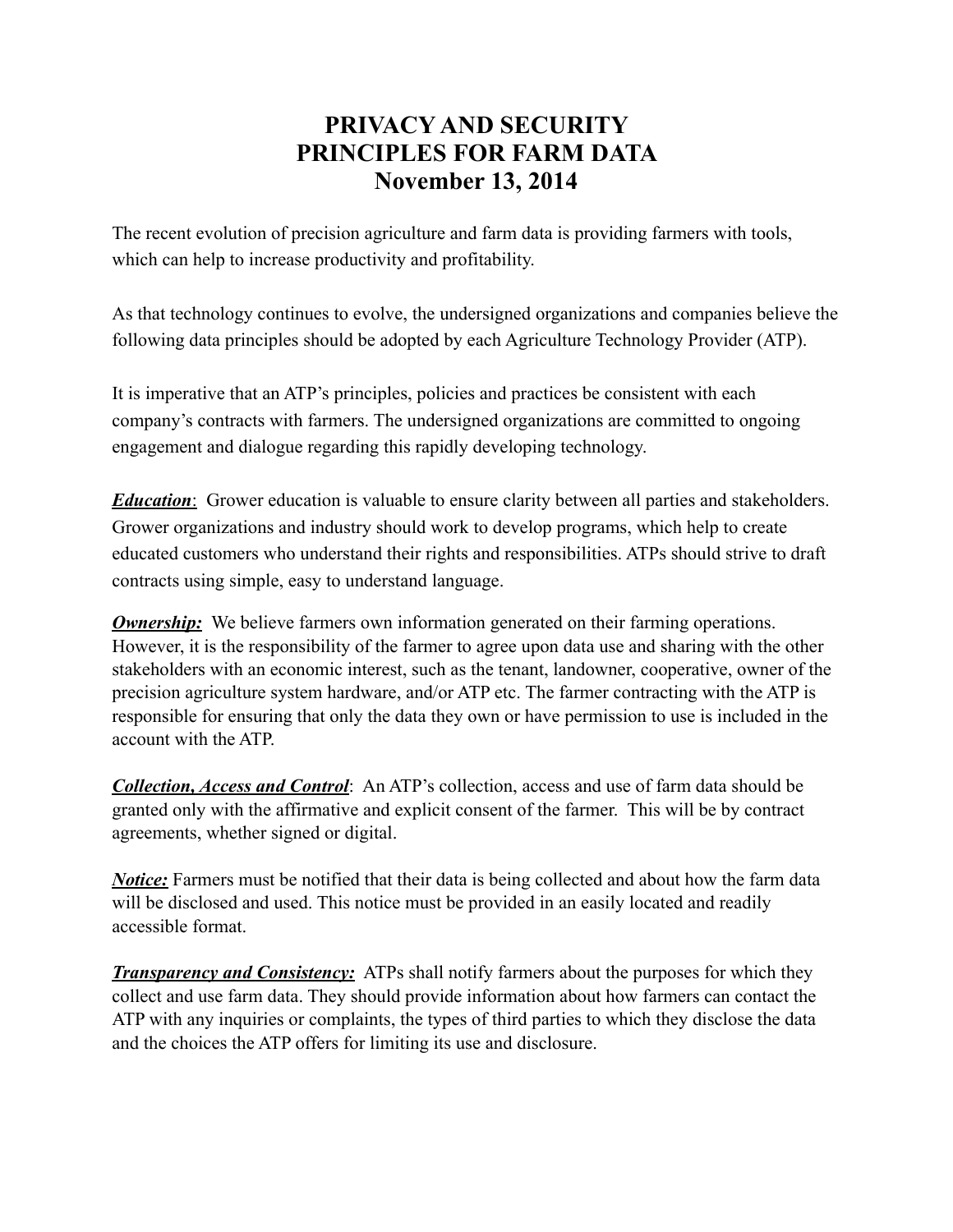An ATP's principles, policies and practices should be transparent and fully consistent with the terms and conditions in their legal contracts. An ATP will not change the customer's contract without his or her agreement.

*Choice:* ATPs should explain the effects and abilities of a farmer's decision to opt in, opt out or disable the availability of services and features offered by the ATP. If multiple options are offered, farmers should be able to choose some, all, or none of the options offered. ATPs should provide farmers with a clear understanding of what services and features may or may not be enabled when they make certain choices.

*Portability*: Within the context of the agreement and retention policy, farmers should be able to retrieve their data for storage or use in other systems, with the exception of the data that has been made anonymous or aggregated and is no longer specifically identifiable. Non-anonymized or non-aggregated data should be easy for farmers to receive their data back at their discretion.

*Terms and Definitions:* Farmers should know with whom they are contracting if the ATP contract involves sharing with third parties, partners, business partners, ATP partners, or affiliates. ATPs should clearly explain the following definitions in a consistent manner in all of their respective agreements: (1) farm data; (2) third party; (3) partner; (4) business partner; (5) ATP partners; (6) affiliate; (7) data account holder; (8) original customer data. If these definitions are not used, ATPs should define each alternative term in the contract and privacy policy. ATPs should strive to use clear language for their terms, conditions and agreements.

## *Disclosure, Use and Sale Limitation:*

An ATP will not sell and/or disclose non-aggregated farm data to a third party without first securing a legally binding commitment to be bound by the same terms and conditions as the ATP has with the farmer. Farmers must be notified if such a sale is going to take place and have the option to opt out or have their data removed prior to that sale. An ATP will not share or disclose original farm data with a third party in any manner that is inconsistent with the contract with the farmer. If the agreement with the third party is not the same as the agreement with the ATP, farmers must be presented with the third party's terms for agreement or rejection.

*Data Retention and Availability:* Each ATP should provide for the removal, secure destruction and return of original farm data from the farmer's account upon the request of the farmer or after a pre-agreed period of time. The ATP should include a requirement that farmers have access to the data that an ATP holds during that data retention period. ATPs should document personally identifiable data retention and availability policies and disposal procedures, and specify requirements of data under policies and procedures.

*Contract Termination***:** Farmers should be allowed to discontinue a service or halt the collection of data at any time subject to appropriate ongoing obligations. Procedures for termination of services should be clearly defined in the contract.